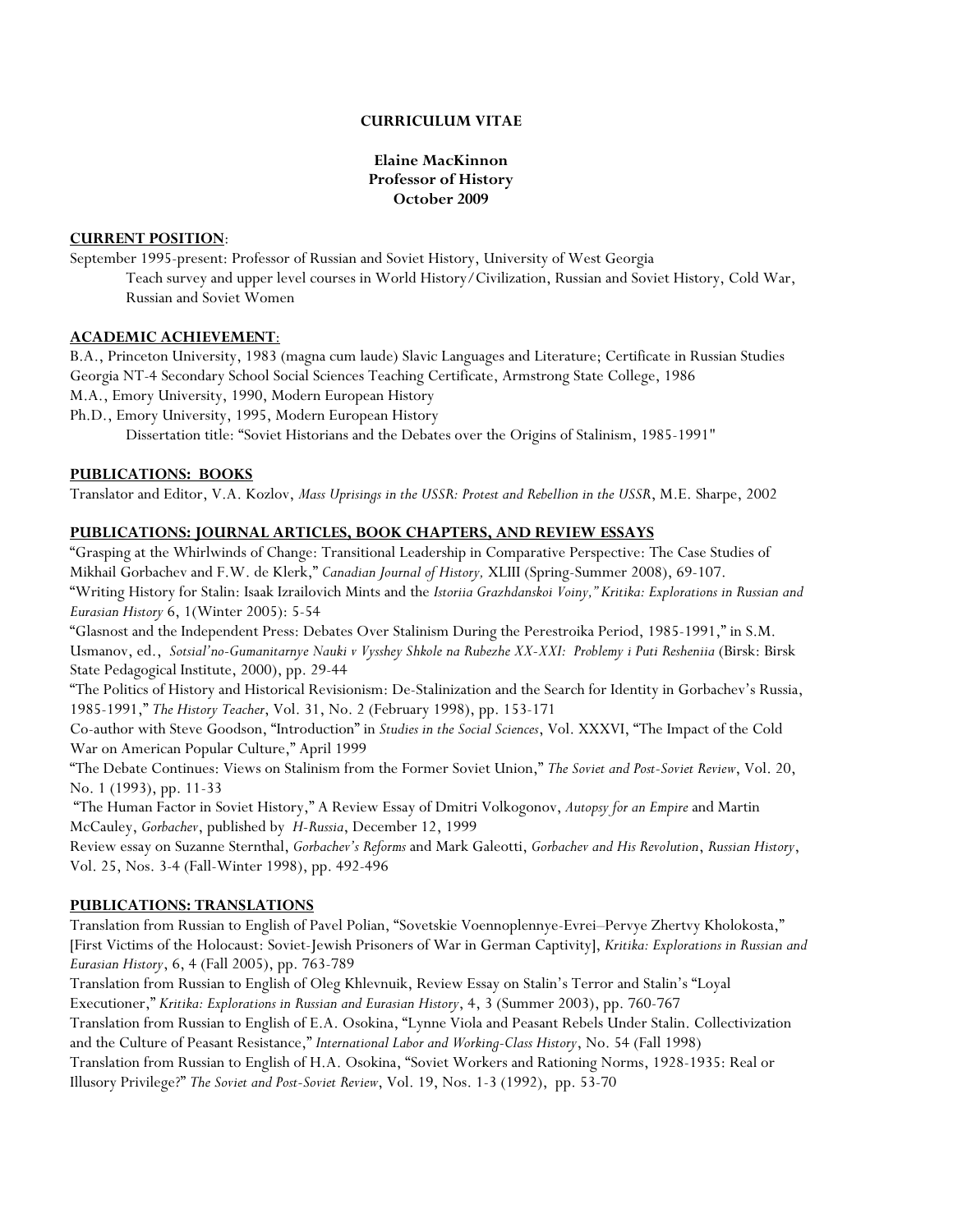### **PUBLICATIONS: ENCYCLOPEDIA ARTICLES**

"Leonid Brezhnev, " in Ruud van Dijk, et al, editors, *Encyclopedia of the Cold War*, Volume 1, New York: Routledge, 2008, 100-103.

"Glasnost," in Ruud van Dijk, et al, editors, *Encyclopedia of the Cold War*, Volume I. New York: Routledge, 2008, 364- 365.

"August Coup 1991," in Ruud van Dijk, et al, editors, *Encyclopedia of the Cold War*, Volume I, New York: Routledge, 2008, 48-50.

 "Joseph Stalin" in Shelton, Dinah, editor, *Encyclopedia of Genocide and Crimes Against Humanity*, Volume II, Detroit: Macmillan Reference USA, 2005, pp. 996-998

"Mikhail Suslov," in James R. Millar, editor, *Encyclopedia of Russian History* (Macmillan Reference USA, 2003). "Ivan P. Pavlov" in Neil Schlager, editor., *Science and Its Times: Understanding the Social Significance of Scientific Discovery*. 7 vols. Published by the Gale Group (Farmington Hills, Michigan, 2000), Volume 5: 1800-1899, p. 384.

 "Il'ya I. Mechnikov," in Neil Schlager, editor., *Science and Its Times: Understanding the Social Significance of Scientific Discovery*. 7 vols. Published by the Gale Group (Farmington Hills, Michigan, 2000), Volume 5: 1800-1899, pp. 366-67. "Valery Polyakov" Neil Schlager, editor., *Science and Its Times: Understanding the Social Significance of Scientific Discovery*. 7 vols. Published by the Gale Group (Farmington Hills, Michigan, 2000), Volume 7: 1950–present, pp. 58-59. "Vladimir Komarov," in Neil Schlager, ed., *Science and its Times.* Published by the Gale Group (Farmington Hills, Michigan, 2000), Volume 7: 1950-present, p. 70.

"The Russian Civil War" in Jonathan F. Vance, ed., *Encyclopedia of Prisoners of War and Internees* (Santa Barbara, CA: ABC-Clio, 2000), pp. 258-259.

"Joseph Stalin," *Historic World Leaders*, Vol. 3, Gale Research Inc., 1994, pp. 1218-1223

### **PUBLICATIONS: BOOK REVIEWS**

Review of Timothy J. Colton, *Yeltsin: A Life*, New York: Basic Books, 2008, *America (*October 20, 2008), 24-25. "Art Versus Autocracy," A Review of Solomon Volkov, *The Magical Chorus: A History of Russian Culture in the Twentieth Century from Tolstoy to Solzhenitsyn*, transl. by Antonina W. Bouis, Alfred A. Knopf, New York, 2008, *America* (April 28, 2008), 40-42.

Review of Szvak, Gyulla, ed. *Regional'nye shkoly russkoi istoriografii/Regional Schools of Russian Historiography.* Books for Russian Studies 18. Budapest: Russica Pannonicana, 2007, forthcoming in *Russian Review*.

Review of Lawrence R. Klein and Marshall Pomer, eds., *The New Russia: Transition Gone Awry*, forthcoming in *Canadian Journal of History*

Review of Samuel H. Baron and Cathy A. Frierson, eds, *Adventures in Russian Historical Research: Reminiscences of American Scholars from the Cold War to the Present*. Armonk, N.Y.: M.E. Sharpe, 2003, forthcoming in *Russian History/Histoire Russe* Review of James T. Andrews, *Science for the Masses: The Bolshevik State, Public Science and the Popular Imagination in Russia, 1917-1934*. College Station: Texas A & M University Press, 2003, in *Russian History/Histoire Russe*, Volume 31, No. 3 (Fall 2004): 344-345.

Review of Eric Kulavig, *Dissent in the Years of Khrushchev: Nine Stories about Disobedient Russians*, *Russian Review*, Volume 63, No. 2, 2004, pp. 355-356.

Review of Roger D. Markwick, *Rewriting History in Soviet Russia. The Politics of Revisionist Historiography, 1956-1974*, *Europe-Asia Studies*, No. 6, 2002, pp. 989-991

Review essay, "Dissecting Russian "Democracy", Discussion of Alexander Lukin, *The Political Culture of Russian 'Democrats'* ( New York and Oxford: Oxford University Press, 2000) published by H-Russia, 2001

"Rethinking 'New Thinking,' A Review of Robert D. English, Ru*ssia and the Idea of the* We*st: Gorb*achev, *Intellectuals, and the End of the Cold War*, *America* (May 28, 2001), pp. 25-26.

Review of Valery Tishkov, *Ethnicity, Nationalism and Conflict In and After the Soviet Union, Canadian Journal of History*, Vol. XXXV, August 2000, pp. 343-345.

 "Setting the Record Straight," A Review of Mikhail Gorbachev, *My Country and the World*, *America,* April 29, 2000, pp. 15-16

Review of Robert Strayer, *Why Did the Soviet Union Collapse?* (M.E. Sharpe, 1998), *East-West Education*, Vol. 19, Nos. 1 and 2 (1998-2000), pp. 162-165.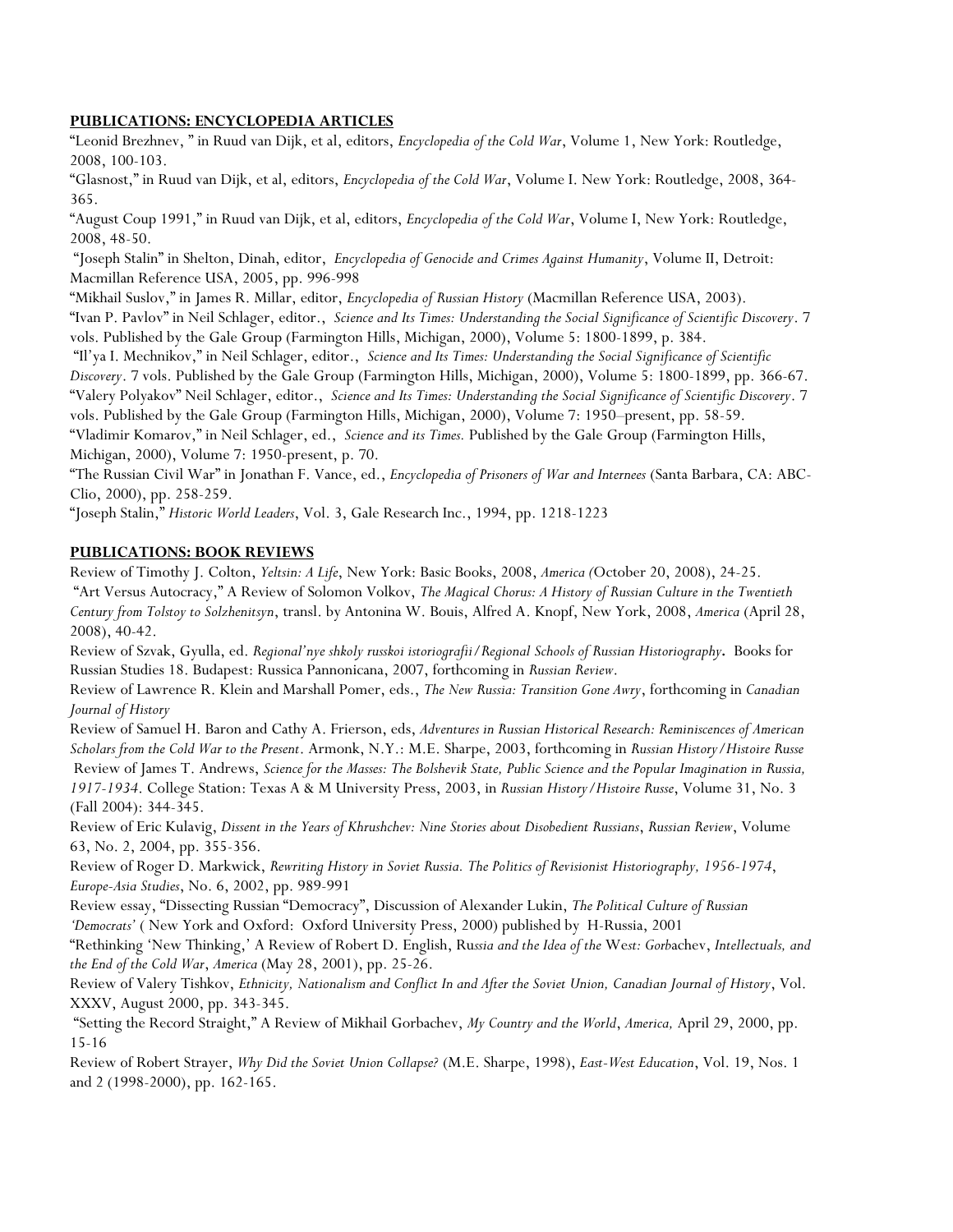Review of Cynthia A. Ruder, *Making History for Stalin: The Story of the Belomor Canal*, *Russian History*, Vol. 26, No. 3 (Fall 1999), pp. 345-347.

Review of *Robert Service, A History of Twentieth-Century Russia* (Harvard University Press, 1998), published by *H-Russia*, January 1999

Review of Lynn D. Nelson and Irina Y. Kuzes, *Radical Reform in Yeltsin's Russia*, *Russian History*, Volume 25, Nos. 1-2 (Spring-Summer 1998), pp. 217-219

Review of Kathleen Smith, *Remembering Stalin's Victims*, *Nationalities Papers*, Vol. 25, No. 4 (December 1997), p. 793 Review of Daniel Rancour-Lafierre, *The Slave Soul of Russia: Moral Masochism and the Cult of Suffering*, *Demokratizatsiya. The Journal of Post-Soviet Democratization*, Vol. 5, No. 4 (Fall 1997), pp. 603-604

### **PAPERS PRESENTED, SCHOLARLY COMMENTARIES AND CHAIRMANSHIPS OF CONFERENCE PANELS**

Paper accepted for presentation, "Children of the Gulag," annual meeting of the American Association for the Advancement of Slavic Studies, November 14, 2009

Presented paper, ""Gender, Identity, and Memory: Patterns of Survival in the Stalinist Gulag in Memoirs of Nadezhda Joffe, Valentina Grigorievna Ievleva-Pavlenko, and Hilda Vitzthum," Georgia Association of Historians, February 27- 28, 2009

Served as Discussant for Panel, "Prisoners of War and Prisoners of History: Memories, Narratives and Counternarratives of Eastern Front POWs," annual meeting of the American Association for the Advancement of Slavic Studies, November 23, 2008

Selected for and Presented paper, "Gender, Memory, and Survival in the Stalinist Forced Labor Camps," the 14<sup>th</sup> Annual Berkshire Conference on the History of Women, Minneapolis, MN, June 2008.

Presented paper, "Through their Own Eyes: Memoir Analysis of Mikhail Gorbachev and F.W. de Klerk as Transitional Leaders," at the Southeastern Regional Seminar on African Studies Fall Meeting, September 2007

Presented paper, "Grasping at the Whirlwind: Mikhail Gorbachev and F.W. de Klerk as Transitional Leaders," at the Annual Meeting of the Georgia Political Science Association, November 2006

Presented paper, "Grasping at the Whirlwind: Mikhail Gorbachev and F.W. De Klerk as Transitional Leaders,"Southern Conference on Slavic Studies (SCSS) Annual Meeting, April 15, 2005

Presented paper, "Grasping at the Whirlwind: Mikhail Gorbachev and F.W. De Klerk as Transitional Leaders,"Annual Meeting of The Georgia Association of Historians, April 8, 2005

Presented paper "Russia and the European Union," American Association for the Advancement of Slavic Studies (AAASS) National Convention, Toronto, November 23, 2004

Discussant for Panel "Language and National Identity," SCSS Annual Meeting, March 2002

Presented paper, "Russia and the European Union, 1991 to the Present," Workshop on European Union Enlargement, Columbus State University, January 26, 2001

Chairman and Discussant for Panel, "Cooperation or Confrontation? Soviet Russia and the West, 1919-1922," AAASS 32<sup>nd</sup> National Convention, Denver, Colorado, November 10, 2000

Discussant/Commentator for Panel "Biography and Modern Russian History," VI International Council for Central and East European Studies World Congress, Tampere, Finland, July 31, 2000

Moderator for Panel "Science Within and Without," Georgia Collegiate Honors Council Annual Meeting, Georgia College and State University, February 25-26, 2000

Presented paper, "Russia and the Idea of Europe," European Enlargement Conference, November 4, 1999, Columbus, Georgia

Presented paper, "The Life Cycle of the Professional Slavicist–Concerns and Strategies", AAASS 30<sup>th</sup> National Convention, September 24, 1998, Boca Raton, Florida

Presented paper, "Re-envisioning the Past: Isaac Mints and the *Istoriia grazhdanskoi voiny*," SCSSAnnual Meeting, Durham, N.C., March 20, 1998

Presented paper, "Mikhail Gorbachev and Soviet History: A Revealing Mirror into a Failed Reformer," presented at SCSS Annual Meeting, March 21, 1997

Presented paper, "Who Killed Communism: Stalin, Marxism-Leninism, or Russian History? An Assessment of Soviet Debates over the Origins of Stalinism, 1988-1991," 27th AAASS National Convention, October 28, 1995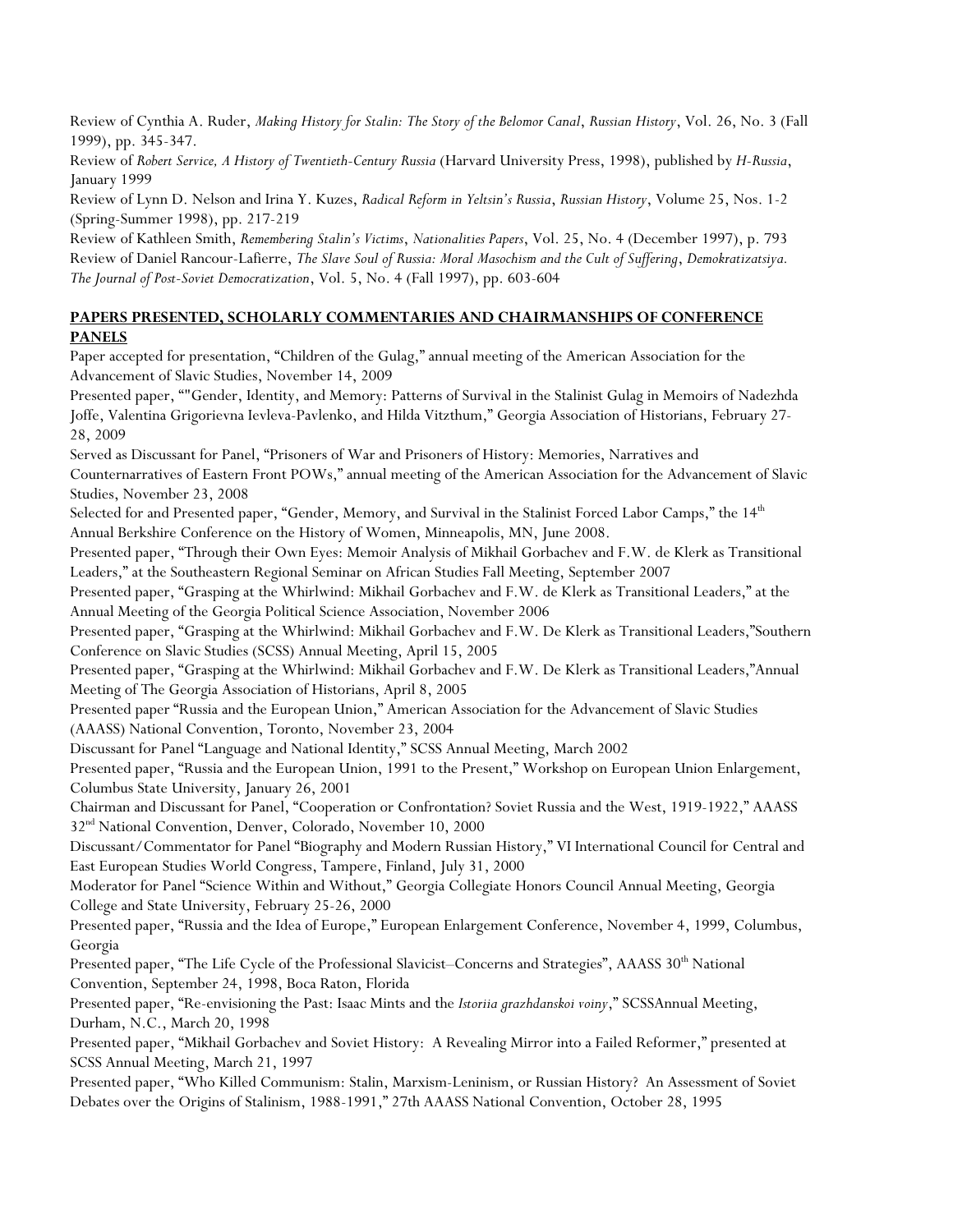Presented paper, "Gorbachev and Stalin: Fighting the Past to Preserve the Present: Ideological Restructuring during Perestroika," 26th AAASS National Convention, November 17-20, 1994

Presented paper, "The Treatment of Stalinism in the Soviet Independent Press, 1988-1991," SCSS Annual Meeting, March 19, 1994

Presented paper, "Soviet Debates on the Origins of Stalinism, 1985-1991," SCSS Annual Meeting, March 20, 1993 Presented paper, "Perestroichnaia istoriografiia ob istokakh Stalinizma" (delivered in Russian; trans. "The Origins of Stalinism: Soviet Historiography During the Period of Perestroika), Annual Scientific Session, Moscow State Pedagogical University in the name of Lenin, April 6, 1992

Presented paper, "Japanese Women," Southern Political Science Conference, Savannah, Georgia, February 1987

### **PUBLICATIONS: EDITORSHIPS**

Co-Editor, *Studies in the Social Sciences*, "The Impact of the Cold War on American Popular Culture," Volume XXXVI, May 1999

### **TEXTBOOK AND JOURNAL REVIEWS**

Asked to be and Served as reader and reviewer for *Journal of Social History,* article "Emotions, Contentious Politics, and Historical Memory: A Story from the Annals of the Novocherkassk Tragedy", February 2009 Reviewer for proposed reader, *The World in 1989: A Brief History with Documents*, Padraic Kenney, editor, Bedford St. Martin's, September 2008 Reviewer for new edition of Ronald Suny, *The Soviet Experiment: Russia, the USSR, and its Successor States*, Oxford University Press, January 2007 Reviewer for World History textbook *Societies, Networks, and Transitions: A Global History*, Craig A. Lockard, Houghton Mifflin Company, January and February 2007 Reviewer and consultant for the document reader *Global Passages* for Houghton Mifflin, 2004

Consultant and reviewer (involving writing a twenty-page critical review) of proposed textbook for world history published by Harcourt College Publishers, 2000-2001

Consultant for Revision of textbook *A History of Russia, the Soviet Union, and Beyond*, Summer 1996

## **WORKS IN PROGRESS**

*Places of Encounter*. Textbook for World History, soon to be under contract with CQ Press/SAGE Publications. *Grasping at the Whirlwind as It Sweeps Them Away: The Fate of Reformist Leaders Mikhail Gorbachev, F.W. de Klerk, and Adolfo Suarez in Comparative Perspective*, manuscript proposal for submission to Praeger Publishers  *Mikhail Gorbachev, Stalinism, and Soviet Historiography: Fighting the Past to Save the Future*, under revision for the *Carl Beck Papers*, University of Pittsburgh Press

## **Recent Grants:**

Recipient, Faculty Research Grant, \$1000.00 for research in South Africa on F.W. de Klerk as part of a manuscript project, *Grasping at the Whirlwind of Fate: The Fate of Reformist Leaders Mikhail Gorbachev and F.W. de Klerk in Comparative Perspective*

## **PARTICIPATION IN EDUCATIONAL ACTIVITIES**:

Selected through competitive process to present paper for The History and Political Science Symposium, panel discussion, "Russia: A New Cold War," March , 2009

Presenter of a four-hour workshop on "The Cold War," for Clayton County Public Schools Teachers Professional Development Day, October 17, 2008

Invited Speaker at Reinhardt College for the Year of Eastern Europe and Russia program, "Women and Survival in the Soviet Gulag," April 2008

Interviewed for UWG Television Channel 13 program "Global Passages" on Putin's Russia, February 14, 2008 Served as Guest Moderator, 2008 Carroll County League of Women Voters Floyd Hoskins Great Decisions Program, "Russia at a Turning Point?," February 28, 2008, Carrollton, GA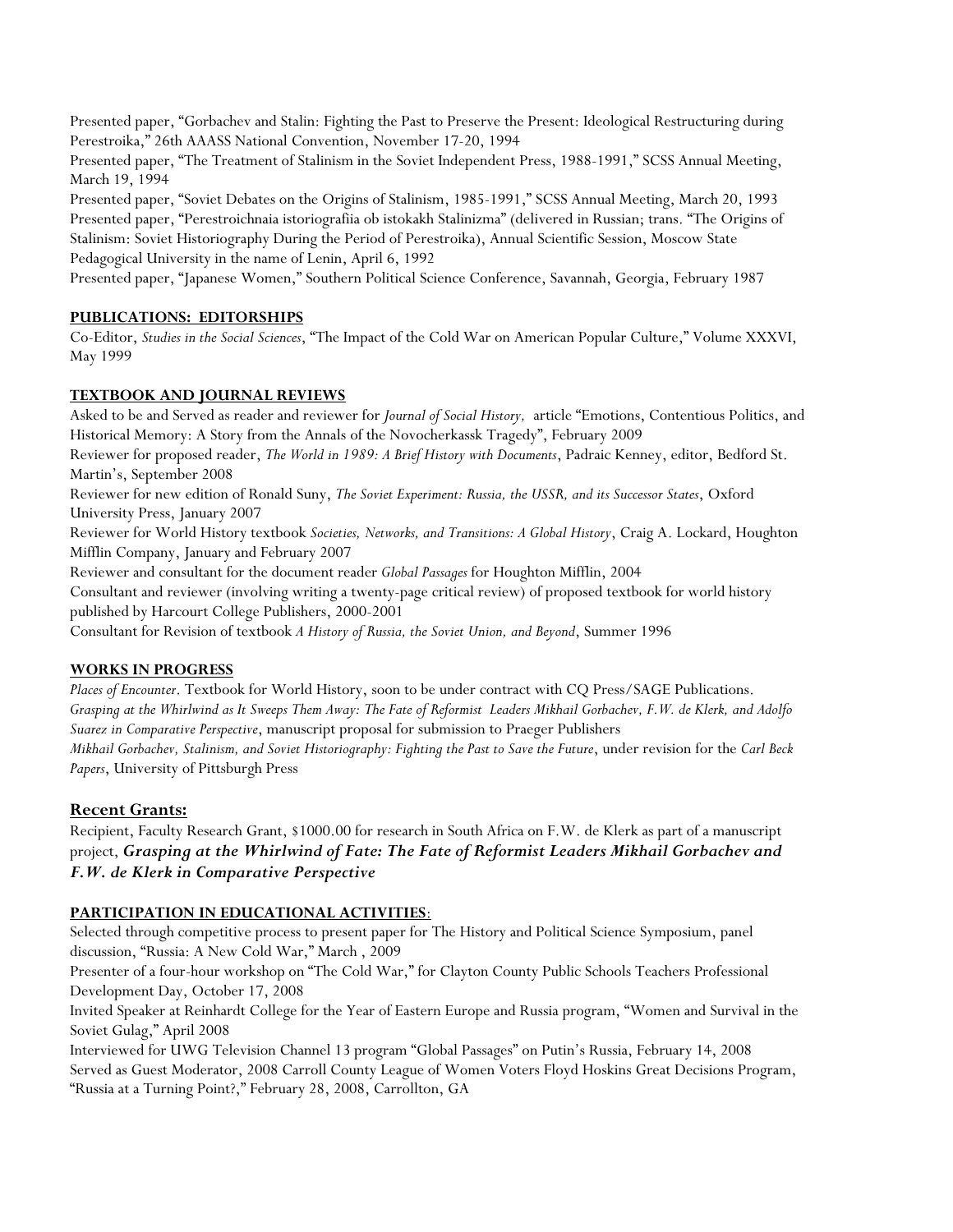Conducted seminar, "Four Key Moments in Russian and Soviet History" for "No Child Left Behind" Title II Part A Higher Education IMPROVING TEACHER QUALITY Workshop "Infusing World History into the New Social Sciences Curriculum for Secondary School Teachers in Georgia", June 4, 2005

Conducted workshop series for secondary school social studies teachers on "Infusing World History into the Secondary Curriculum," May 6 and May 13, 2000

Participant in Southern Seminar in Eurasian Studies, University of Georgia, December 6-7, 2004

Participating Member of the Southeast Workshop on Russian History, 1998 to present

Judge, Georgia History Day, 1996, 1997, 1999, 2000, 2001, 2004

Judge, College Bowl Competition, 1998 -1999

Judge for Social Sciences Competition for ARCH Student Research Competition, "The Big Night," 2002, 2003 Invited Presentation, Carroll County League of Women Voters Great Decisions Series, "Russia and Putin: At the Crossroads of Democracy?", February 10, 2005

Invited Presentation at Newnan High School: "Four Key Moments in Soviet History: Teaching Methodologies and Materials on the Russian Revolution, Stalinism, The Cold War, and the Collapse of the Soviet Union," January 24, 2005 Delivered Guest lecture for Pat Campbell's Global Studies class, "Why Russia Matters in the Post-Cold War World", March 3, 2004

Served as Consultant and Translator for Delegation of Russian Businessmen and women, November 2004 (wrote threepage report for distribution among US sponsors)

Discussion group leader on Vasilly Aksyonov's *Generations of Winter* for Thursday evening Book Group at Carrollton Library, April 15, 2004

Served as translator for delegation of Russian educators visiting West Georgia, February 17, 2004

Presented talk, "The Art and Architecture of Russian Orthodoxy," to Carrollton Art-Study Club, December 2001 Moderator for Great Decisions Lecture Series, "Russia Reexamined," March 2002

Delivered Guest lecture for Elena Mustokova's European Union class, "Contemporary History of the European Union", January 2002

Invited by Dr. Glenn Novak to act as translator and participate in a filmed interview and panel discussion with a visiting Russian journalist, May 2001

Conducted workshop series for secondary school social studies teachers on "Infusing World History into the Secondary Curriculum," May 6 and May 13, 2000

Guest Speaker, Paulding County Rotary Club, International, "Whither Russia, Why Putin, and Why Care?", May 30, 2000

Consultant for the Princeton Women in Atlanta Focus Group, Carter Center, Atlanta, Georgia, October 23, 1999 Invited presentation, Carrollton Women's Study Group, "Ukrainian History," October 24, 1995.

 Invited presentation, Emory University Center for Soviet, Post-Soviet, and East European Studies Brown Bag Lecture Series, "Historical Memory and Stalinism: Uses and Abuses of the Past," April 23, 1996

Participant in the Carrollton Roundtable aired on university television, "Genocide and Ethno-nationalism in the Twentieth Century," March 5, 1999

Certification, State University of West Georgia Writing Across the Curriculum,

February 28, 1998

Invited presentation, Newnan High History Club, "From the Steppes to the Siberian Wastelands: The Interaction of Geography and History in Russia's Past," January 13, 1998

Guest Speaker, Carrollton Elementary School, "Russian Culture,"October 9, 1997

Invited presentation, Emory University Soviet Studies 100, Soviet and Post-Soviet Systems, "Stalinist Collectivization and the Purges," February 5, 1997

"Russian History," Newnan High School History Club, February 13, 1996

"Ukrainian History," Carrollton Women's Study Group, October 24, 1995

 Invited presentation, West Georgia History Department, Fall Quarter History Colloquium, "The Uses and Abuses of History: Historical Memory, Joseph Stalin, and the Collapse of Communism in the Former USSR," October 10, 1995